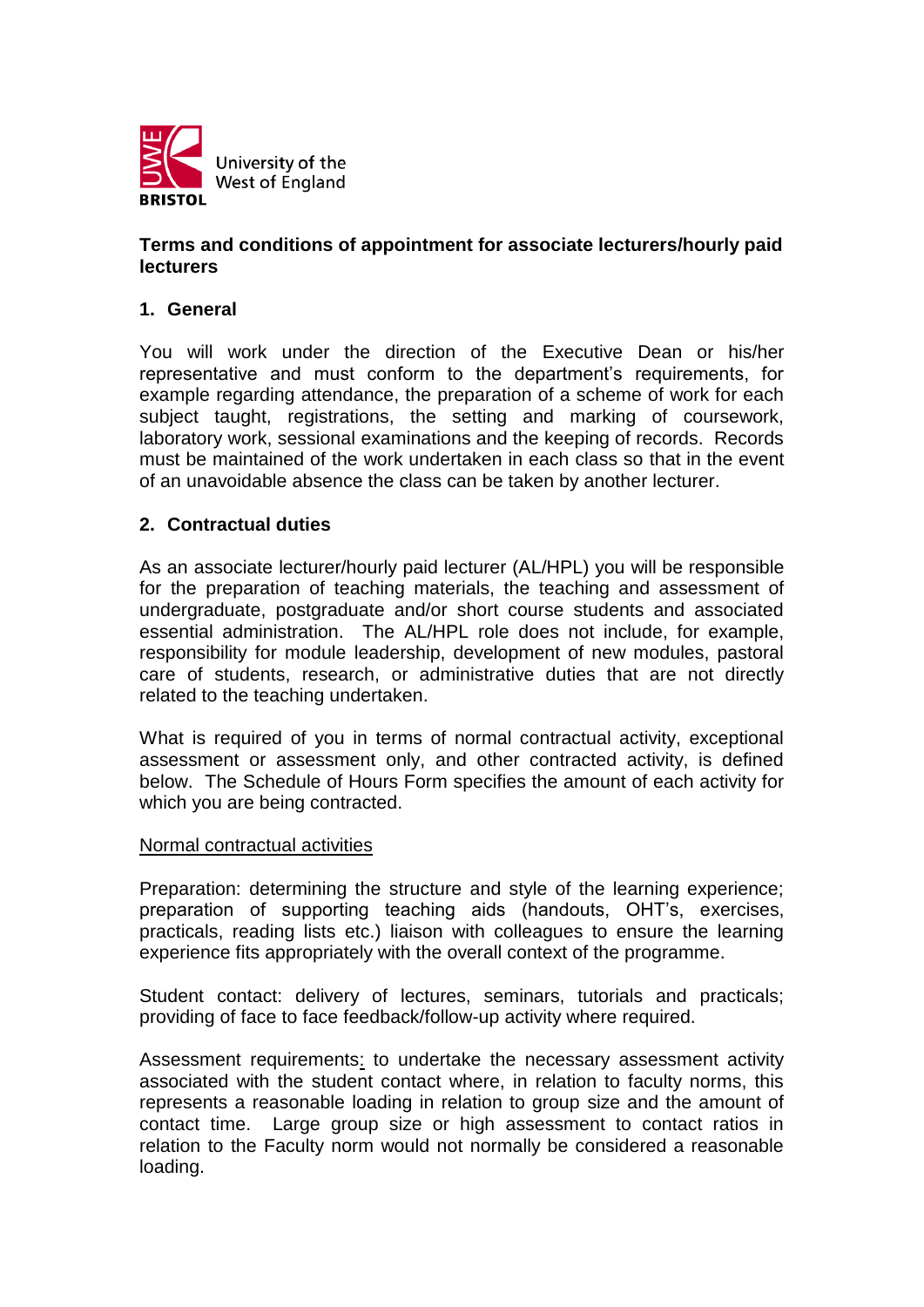Curriculum related administration: participation in essential programme team liaison meetings; completion of all necessary administrative requirements. The administrative loading must be reasonable in relation to the contact time.

#### Exceptional assessment or assessment only

Additional assessment where the assessment loading would otherwise be unreasonable or where an AL/HPL is contracted for assessment only, as in project marking, or where an AL/HPL is required to attend an examination board and participate in associated activities.

#### Other contracted activities

Activities that do not fall within the categories of normal contractual activities, exceptional assessment or assessment only. Examples of such activities would be: interviewing prospective students where an academic judgement is required; attendance at additional meetings; required staff development; performance review meetings.

## **3. Hours of work and length of appointment**

The contracted hours and length of the appointment indicated on the Schedule of Hours form shall not exceed the duration of the programme of study in question. Teaching hours shall not normally exceed 18 hours per week except where reasonable in relation to the teaching concerned, eg. block teaching or short courses.

Your continuous service date shall be the date from which you have been employed by the University without breaks. For the purposes of determining continuity of service, breaks for vacation periods at Christmas, Easter and in the summer shall be ignored, however, in order to preserve continuity of service you must have contracted work in each of the three periods in an academic year: before Christmas; between Christmas and Easter; and after Easter.

The University reserves the right to terminate the appointment at one month's notice (or the statutory minimum whichever is the greater), or to cancel individual classes with reasonable notice, at any time should circumstances warrant this (e.g. low enrolment). In such cases, payment will be made only for lectures given up to the time of termination of the appointment.

You must give one month's notice to terminate the appointment.

## **4. Rates of payment**

Rates of pay for AL/HPLs shall be those determined by the University; at present the rates of pay for normal contractual activity are based on those recommended by the Joint Negotiating Committee for Higher Education Staff (JNCHES) related to the grades of work taught as determined by the University. Rates of pay for exceptional assessment, assessment only and other contractual activity shall be 50% of the rate applicable to normal contractual activity.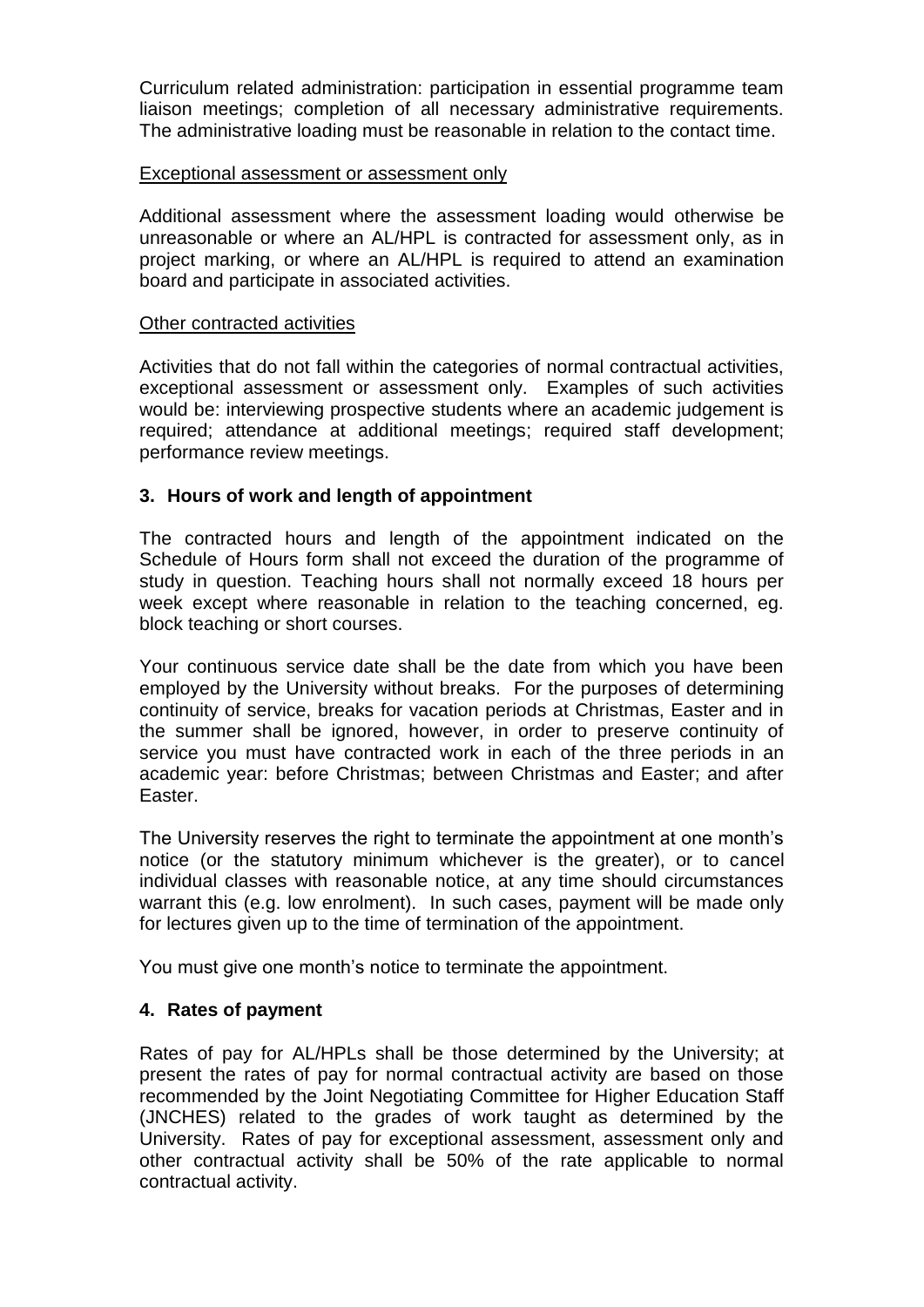The rates of pay for this employment are set out in the Schedule of Hours form.

An AL/HPL required to invigilate at his/her own internal examination or final test, in accordance with the examination regulations will be paid for this at the rate equivalent to that for one lecture, regardless of the length of the examination. Any other invigilation undertaken will be paid for at the invigilation rate.

If it is proposed to cancel a class at short notice (e.g. owing to bad weather) but students cannot be notified, you must make every effort to attend, however if the class is not then held you may leave after a reasonable time. This will not be counted as a scheduled class and the attendance will count as one hour's normal contractual activity.

Travelling expenses to the usual place of work are not normally payable. When an AL/HPL is required to undertake work at a location a significant distance from the usual place of work in the University, in addition to travelling expenses, payment for additional travelling time shall be made at 25% of the rate of pay for normal contractual activity.

## **5. Method of payment**

The total pay due for the contracted hours will be divided into a number of equal monthly payments equal to the number of calendar months spanned by the contract. For example, payment for hours contracted for the period from October to December will be made in three monthly instalments. These payments will be made automatically by the Payroll and Pensions section upon receipt from the relevant faculty of a fully completed Schedule of Hours form, Personal Details form and a copy of the Contract signed by the AL/HPL. Payments will be made monthly by direct credit transfer. Unworked contracted hours must be reported by you promptly to the Faculty in order that payments may be adjusted accordingly. Approved hours worked in addition to the specified contractual hours may be claimed separately by completion and certification of an additional Schedule of Hours form payment for which will be made with the standard monthly payment. You may be required to maintain and submit records of your attendance to the Faculty for monitoring purposes.

For the purposes of the Wages Act 1986, you hereby authorise the University to deduct from your salary any sums due from you to the University, including any overpayments, loans or advances made to you by the University.

## **6. Pension**

You are entitled to participate in the Teachers' Pension Scheme (TPS) it will be assumed that you are joining the Scheme unless you notify us in writing that you do not wish to join, or you are already a member of the USS. If you do not wish to join the TPS you must complete an opt out form.

To obtain further details of the Teachers Pension Scheme please contact Payroll and Pensions section, Human Resources.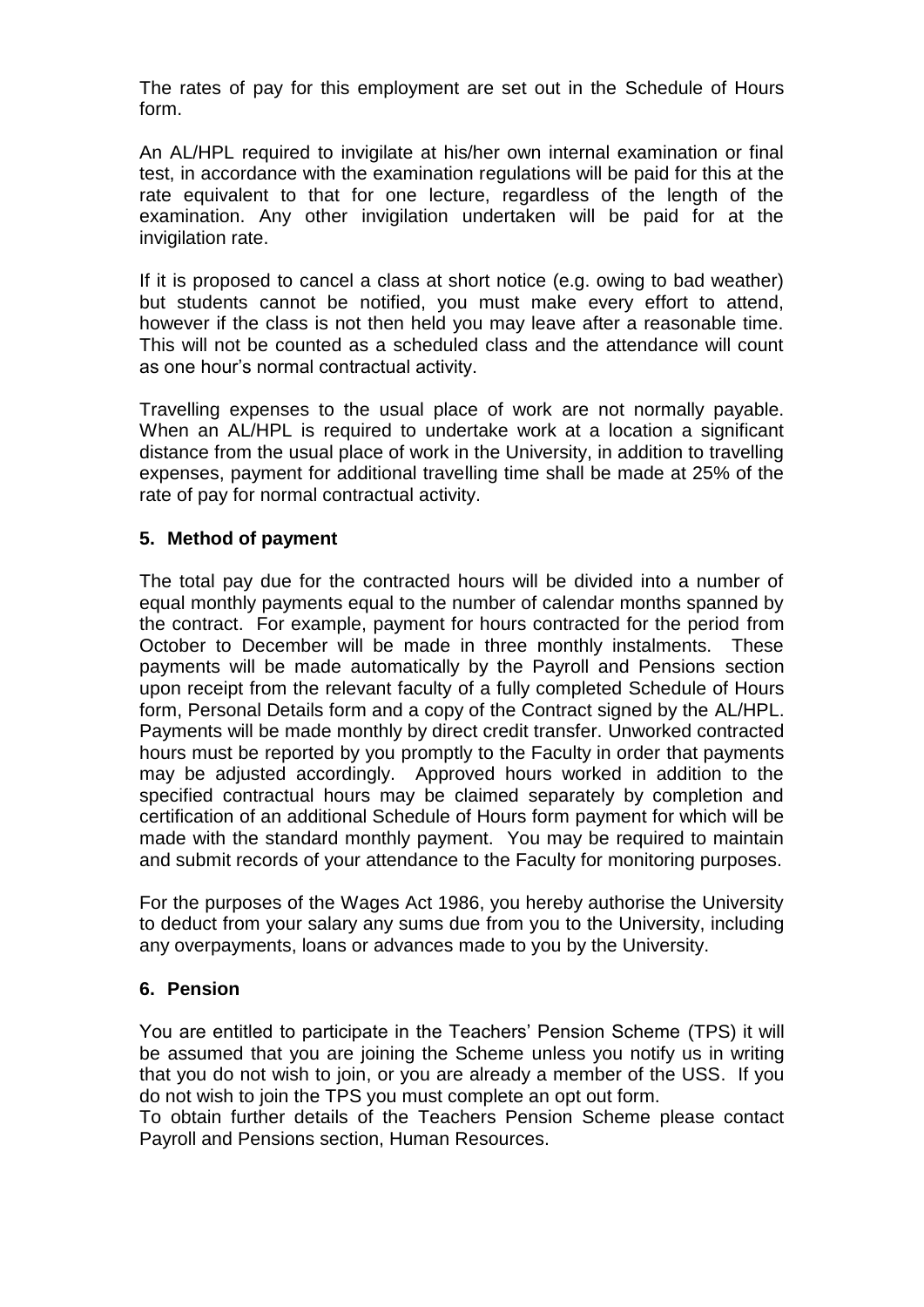### **7. Leave entitlements**

There is an annual leave entitlement pro rata to 35 days per annum plus public holidays and extra statutory days and time when the institution is closed. This time should be taken when you are not required to work.

Special leave shall be given in exceptional circumstances at the discretion of the Dean.

Maternity pay and leave shall be as applicable to full time lecturing staff, details of which are contained in the Handbook of Terms and Conditions for Academic Staff. Adoption leave shall be as applicable to full time lecturing staff, details of which are contained in the Handbook of Terms and Conditions for Academic Staff.

Paternity leave shall be pro rata to one or two weeks subject to one year's continuous service, details of which are contained in the Handbook of Terms and Conditions for Academic Staff.

Requests for maternity, paternity and adoption leave should be referred to Human Resources.

### **8. Absences**

If you are unable to take a class due to unavoidable circumstances you must notify the head of department, programme leader or other appropriate person in advance and as soon as possible. With the exception of sickness, payment will only be due for hours actually worked. You should not accept this appointment if other commitments are likely to interfere with the regular and punctual performance of your duties.

There is an entitlement to paid sick leave in the same way as for other staff Therefore a record should be maintained in the faculty of any sickness absence. This should be advised to Human Resources. Further information about paid sickness absence is available from Human Resources.

Absence due to sickness must be reported to the Faculty in accordance with the following procedure:

#### (a) **First day of sickness**

Contact your head of department or his/her nominee as early as possible and normally before 9.00am, to advise the reason for your absence and its likely duration. If your head of department or nominee is not available please leave a message with another suitable person.

#### (b) **Fourth day of sickness**

Contact your head of department or nominee again, if possible by telephone, to confirm that your absence is continuing.

#### (c) **Sickness of eight days or more**

If your absence continues **beyond** 7 days (including Saturdays and Sundays) then you must obtain a statement from your doctor or hospital **on the eighth day** and forward it to your head of department or nominee. You must supply further statements, as necessary, to cover the full period of your absence.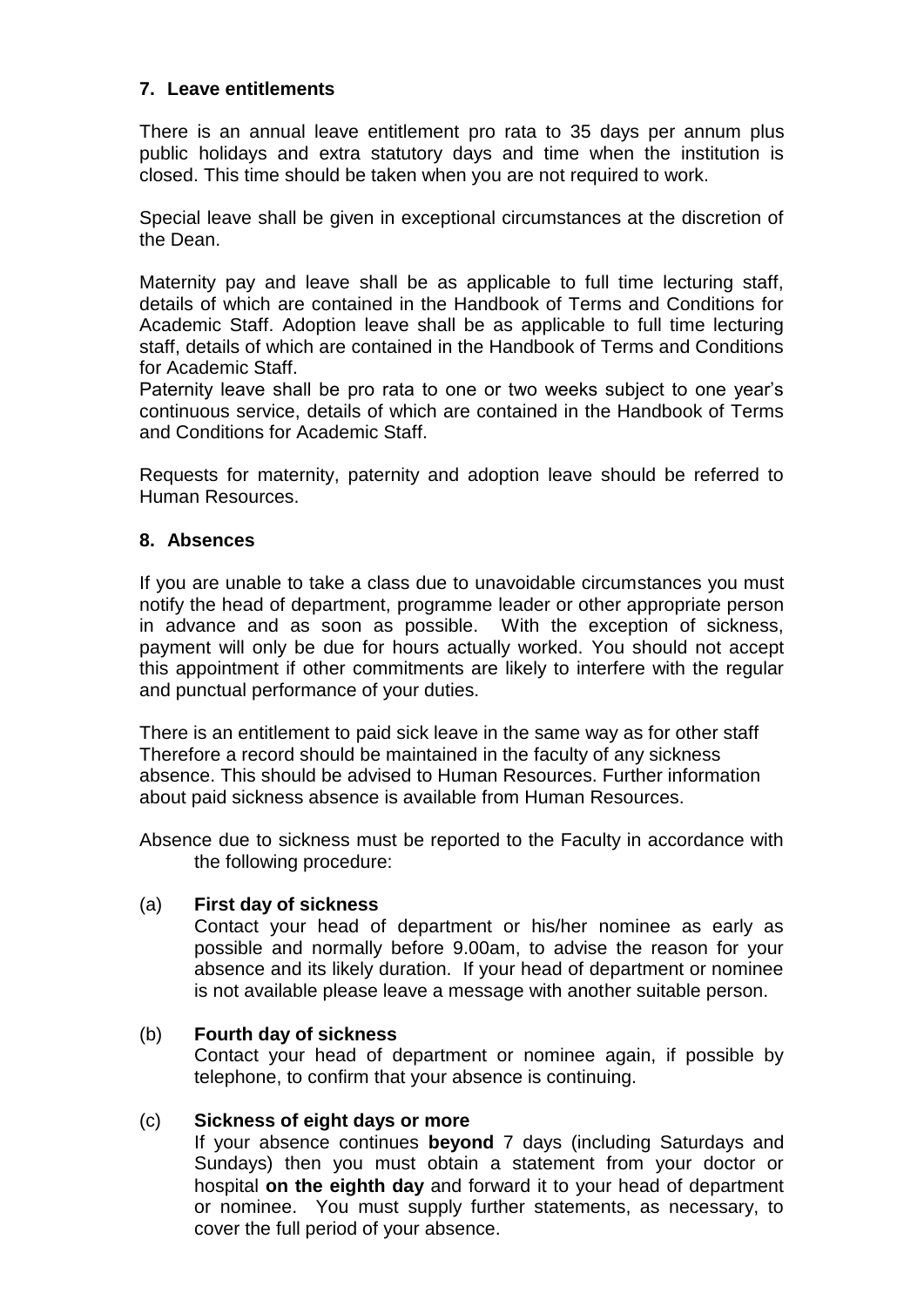# (d) **Returning to work**

If you have been absent owing to sickness for four days or more, then when you return to work you must report to your head of department or nominee and complete a Statement on Absence Form stating the reason for the absence and its duration. This form will be signed by you and then countersigned by your head of department or nominee. If your absence was for less than four days then you do not need to sign an 'Employee Statement Form', a form will be completed and signed by your head of department or nominee alone.

Failure to comply with the above reporting and certification requirements may result in pay being withheld.

# **9. Grievance and discipline**

The University's grievance and disciplinary procedures will apply to this appointment and these documents are available for you from Human Resources. If you are dissatisfied with a disciplinary decision then you should apply in writing to the Director of Human Resources within 10 clear working days for the purpose of seeking redress. If you have any grievance relating to your employment, in the first instance you should apply in writing to your head of department or nominee for the purpose of seeking redress. If your grievance concerns the head of department then you should write to the Director of Human Resources.

You are required to disclose immediately upon conviction, the fact that you have been convicted of any criminal offence during the period of your employment. In the event that you fail to disclose any such convictions, such failure to disclose may be deemed to be gross misconduct.

# **10.Performance review**

AL/HPLs making a significant contribution to the teaching in a Faculty shall be subject to a systematic approach to performance review. This will consist of:

First appointment: Following the initial appointment of an AL/HPL their preparation and lecturing shall be assessed to ensure satisfactory performance. This assessment shall include observation of teaching and where necessary the provision of appropriate departmental support. The assessment shall be completed within three months of the start date. During this 3 month probationary period the appointment may be terminated due to unsatisfactory performance.

Continuing appointment: an AL/HPL shall be provided with feedback about their performance and an opportunity to discuss personal development and to access to resources to support this development.

The time needed for these performance management activities shall be specified in the contracted hours and paid for at 50% of the rate applicable to normal contractual activity.